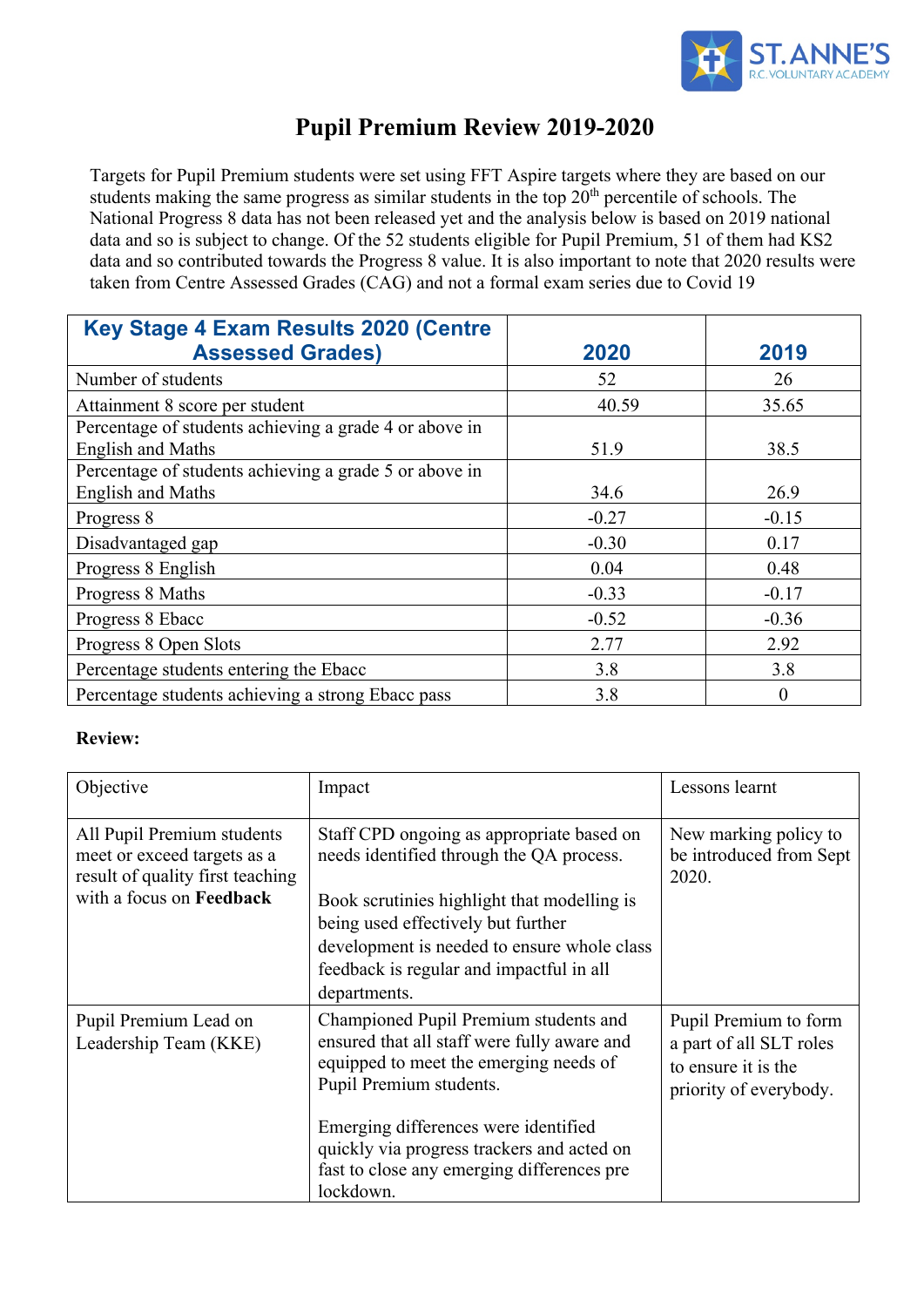| All staff have a performance<br>management<br>target directly relating to the<br>progress of Pupil Premium<br>students                                                                                                                                                                                              | The profile of Pupil Premium students<br>improved across the school. All staff are<br>aware of and actively working towards<br>ensuring Pupil Premium students achieve<br>their potential and make accelerated<br>progress.                                                                                                                                                                  | Effective strategy to<br>repeat in 2020-21.                             |
|---------------------------------------------------------------------------------------------------------------------------------------------------------------------------------------------------------------------------------------------------------------------------------------------------------------------|----------------------------------------------------------------------------------------------------------------------------------------------------------------------------------------------------------------------------------------------------------------------------------------------------------------------------------------------------------------------------------------------|-------------------------------------------------------------------------|
| No difference between the<br>attendance of Pupil Premium<br>students and other students.                                                                                                                                                                                                                            | Specific intensive intervention where<br>attendance takes a 3% hit or is below 94%<br>with PMs making initial parent contact and<br>working with GBA on identifying target<br>cohorts.                                                                                                                                                                                                       | Work to continue to be<br>developed in 2020-21.                         |
| No difference in participation<br>rates of Pupil Premium<br>students when compared to<br>other students.                                                                                                                                                                                                            | Targeted $&$ increased the number of PP<br>students who participated in extra-curricular<br>activities with HoY and PMs leading on<br>identifying cohorts pre lockdown.                                                                                                                                                                                                                      | To be further developed<br>post Covid 19<br>restrictions.               |
| Destination outcomes of Pupil<br>Premium students will be<br>aspirational.                                                                                                                                                                                                                                          | Increased exposure to people from different<br>careers and routes and ensure that Pupil<br>Premium students are prioritised for<br>independent careers advice.<br>Increase the aspirations of all students<br>through a variety of speakers / trips / cultural<br>experiences.<br>*work to support Pupil Premium students at risk<br>of NEET continuing through November exam<br>series 2020 | To be further developed<br>in 2020-21.                                  |
| No child will be<br>disadvantaged because of<br>their background:<br>Specialist IT equipment<br>Personal Text Books and<br>$\bullet$<br>revision materials<br>Calculators<br>٠<br>PE equipment<br>Food Technology equipment<br>٠<br>and ingredients<br>Personal Equipment<br>$\bullet$<br>Laptop loans/dongle loans | Negligible due to CAG replacing formal<br>exam series.                                                                                                                                                                                                                                                                                                                                       | Continuing barrier to be<br>addressed in 2020-21.                       |
| Students will be able to access<br>a breakfast club where<br>specialist staff are on hand to<br>give support.                                                                                                                                                                                                       | High Pupil Premium attendance at breakfast<br>club pre Covid 19 lockdown                                                                                                                                                                                                                                                                                                                     | To continue in 2020-21<br>Covid 19 restrictions<br>(bubbles) permitting |
| All Pupil Premium students<br>will be fully equipped to<br>achieve the basic<br>qualifications of English and<br>Maths: each department will                                                                                                                                                                        | Almost 52% of students gained grade 4s in<br>Maths and English from CAGs                                                                                                                                                                                                                                                                                                                     | Continuing priority for<br>2020-21                                      |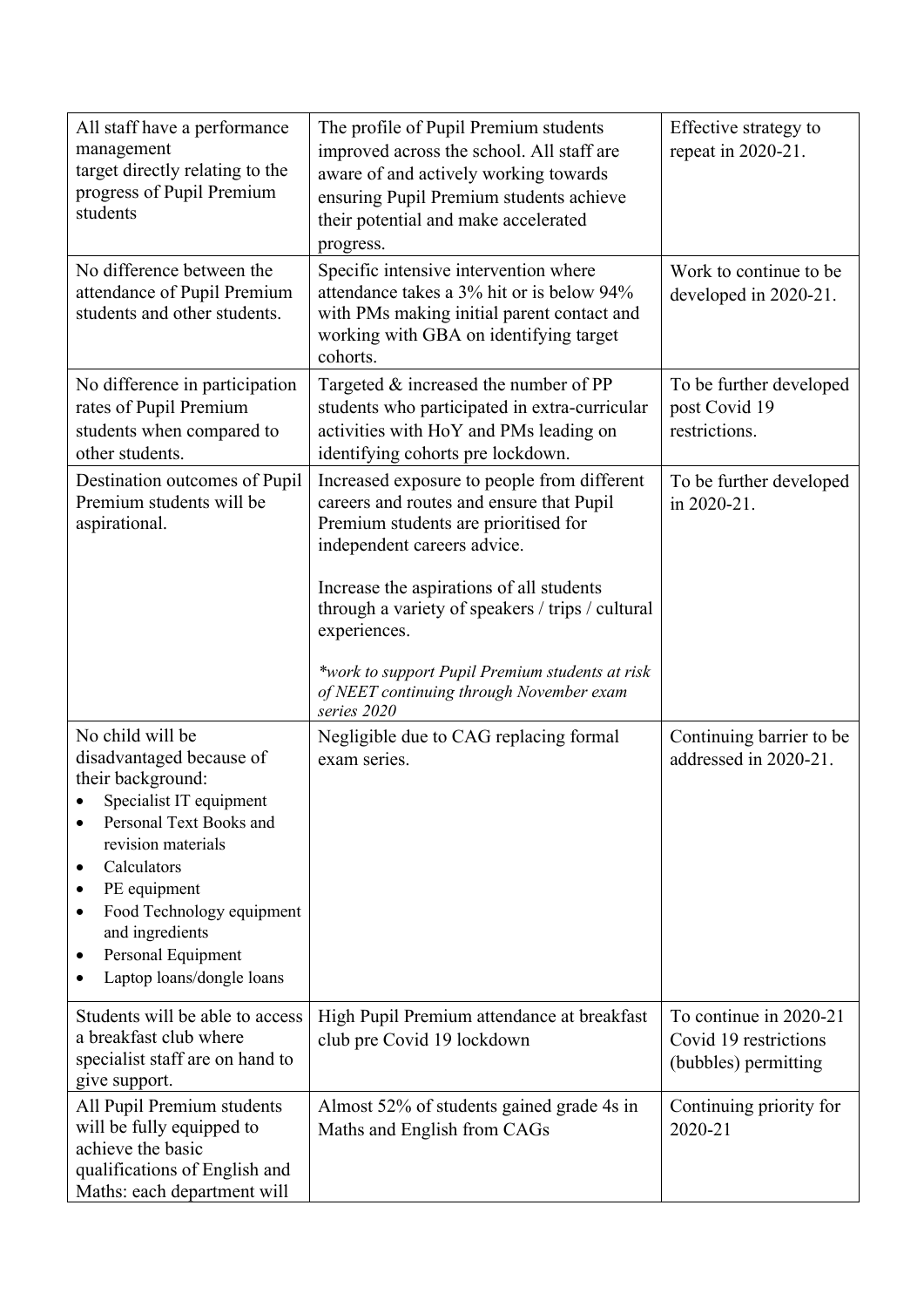| have a designated Pupil       |  |
|-------------------------------|--|
| Premium link who analyses     |  |
| assessment data and organises |  |
| interventions                 |  |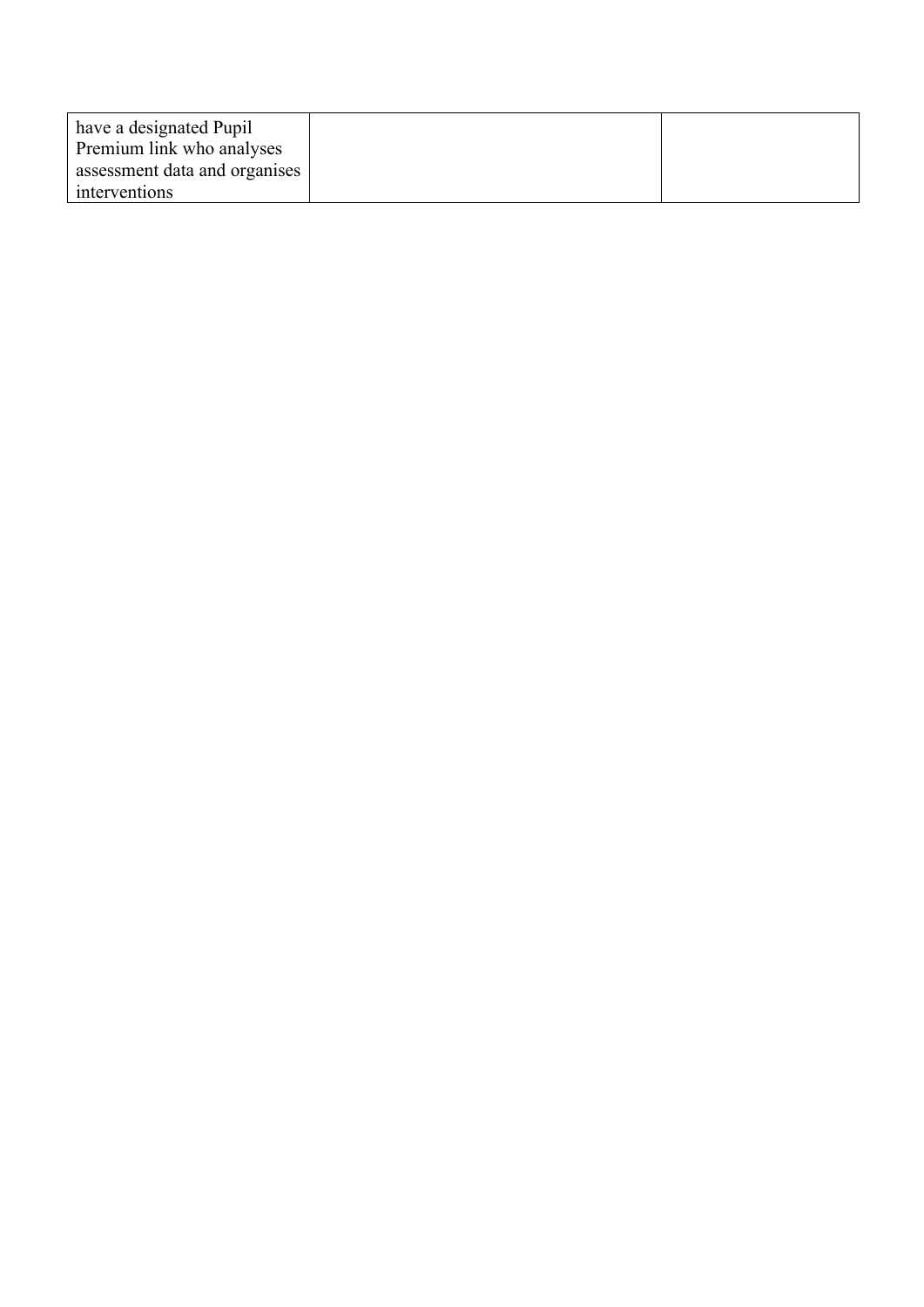

# **Pupil Premium & Covid-19 Recovery funding plans 2020-21**

Pupil Premium is funding additional to the main academy budget, which is based on the number of students who have received Free School Meals within the last 6 years. It is for schools to decide how the additional funding is spent, provided it is used to close the well reported gap between the achievement of students who receive the Pupil Premium and their peers. In 2020-21 schools have also been provided with a COVID-19 recovery spend

### **Allocated funding from the government**

The funding allocated in the Pupil Premium Grant for St Anne's Voluntary Academy for 2020/21 is £208,190 and the Covid 19 catch up funding is £52,000

|         | <b>Total Cohort</b> | Number Pupil Premium Students             |
|---------|---------------------|-------------------------------------------|
| Year 7  | 124                 | 51 (data to be verified following census) |
|         |                     |                                           |
| Year 8  | 130                 | 48                                        |
| Year 9  | 131                 | 49                                        |
| Year 10 | 141                 | 45                                        |
| Year 11 | 101                 | 44                                        |

Number of students eligible (as of September 2020)

### **Local context and barriers at St Anne's**

St Anne's Voluntary Academy serves a very polarised area. Our catchment covers a wide spectrum of deprivation, over two Local Authorities. We serve some of the most deprived areas (when compared against national data) and some of the most affluent areas in the Stockport area. With this in mind we analyse, in detail, our Pupil Premium cohort in an attempt to identify common barriers and any local issues.

We recognise that our Pupil Premium cohort has a diverse range of aspirations, prior attainment and levels of progress. Some of our brightest and most talented students form part of our Pupil Premium cohort.

The polarised nature of our cohort means that we cannot assume anything and are not always dealing with obvious or common local barriers.

### **Our rationale to explain why the funding is to be spent as such at St Anne's**

There is a growing body of evidence both within our own school community and the wider education world on the use of the Pupil Premium. Therefore, for 2020-21, we have reviewed and revised the ways in which we are planning, budgeting, evaluating and then measuring the impact of our allocation. Firstly, for instance, we continue to access the growing body of evidence provided by the EEF: https://educationendowmentfoundation.org.uk/evidence/teaching-learning-toolkit Secondly, we have accessed and reviewed documents from the DfE and OFSTED:

- *'The Pupil Premium, how schools are spending the funding successfully to maximise achievement.' OFSTED (2013)*
- *'Evaluation of Pupil Premium Research Report', Department for Education, (July 2013).*
- 'A guide to Effective Pupil Premium Reviews by the Teaching School Council.' (2018)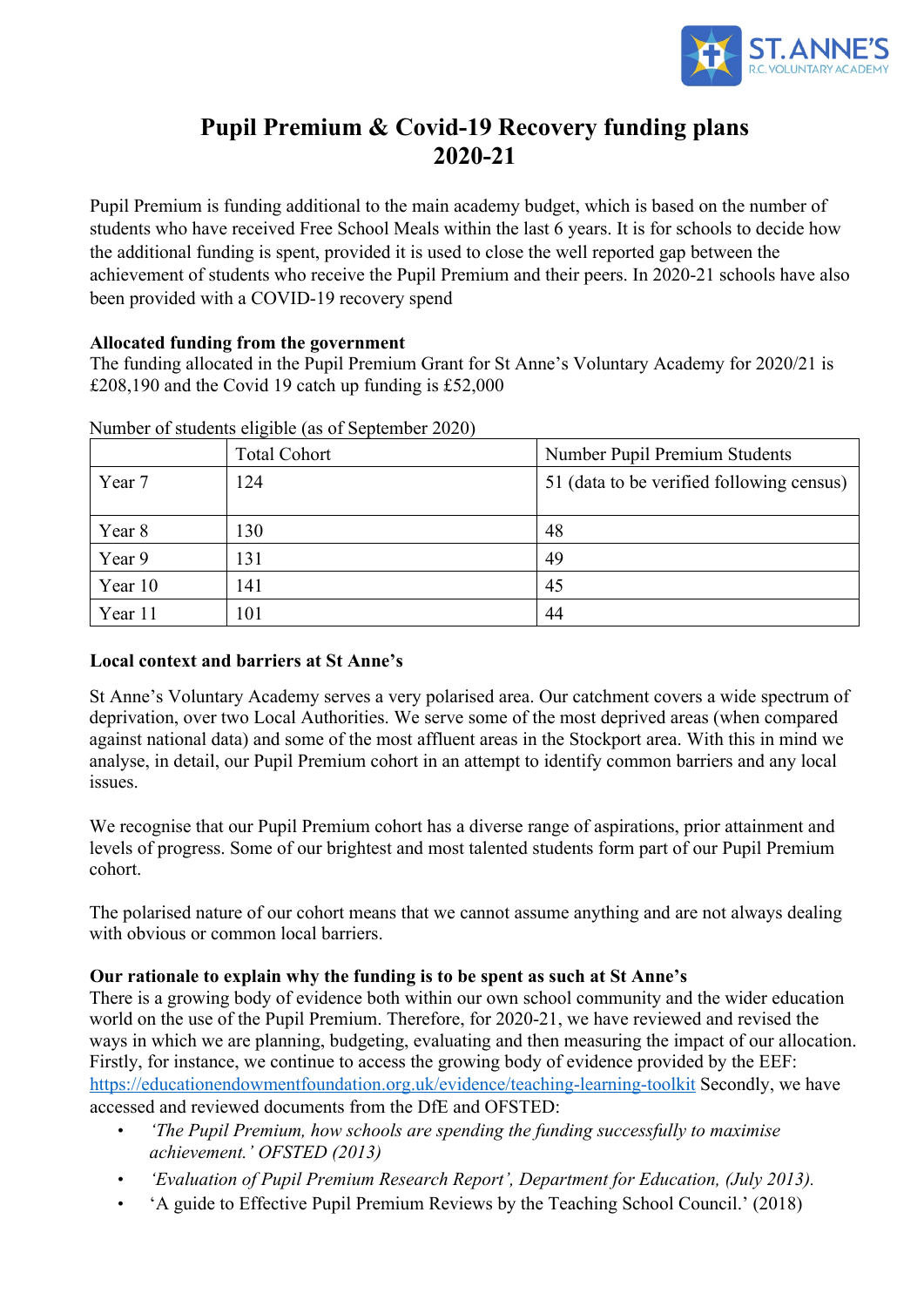Progress of Pupil Premium students at St Anne's is significantly behind that of their peers. In 2020 the P8 score for Centre Assessed Grades was -0.27 in comparison to 0.22 for non Pupil Premium students. Attainment was also lower with an A8 of 44.02 for Pupil Premium students in comparison with 47.88 for non Pupil Premium. A key area for development remains attainment in English and Maths particularly at grade 5+ where there is a 18.2% gap. The key drive to improving outcomes for our disadvantaged pupils lies in the quality of teaching they receive on a day to day basis.

"...the quality of teaching in formal education holds huge potential in reducing, and in some cases even eliminating, the attainment gap." (EEF, 2017)

Our staffing is a key area of our intervention strategy. We will ensure that our vulnerable students are supported with high quality teaching and learning strategies. We will drive the concept of Teach to the Top so that we do not limit what students are able to achieve. The inclusion of all stakeholders in their educational journey will develop a culture of shared accountability and we will strive to develop a culture where staff really know their students and endeavour to minimise intervention strategies that remove our students from the classroom teacher. Heads of departments are responsible for analysing progress data and leading interventions to close/narrow any gaps for Pupil Premium students.

At a strategic level our Pupil Premium spending and impact are monitored and challenged by our IEB

| Focus Area (to address a barrier): Quality of Teaching and Learning |                                                                                                                                    |                 |
|---------------------------------------------------------------------|------------------------------------------------------------------------------------------------------------------------------------|-----------------|
| Increased                                                           | Leader of and new 2 <sup>nd</sup> in charge positions within MFL staffing as                                                       | Planned         |
| Leadership Capacity                                                 | well as investment in the department environment.                                                                                  | spend:          |
| in MFL                                                              |                                                                                                                                    | £15,000         |
|                                                                     |                                                                                                                                    |                 |
|                                                                     | Research: Sutton Trust Toolkit - Learning Styles (+2), Meta-<br>cognition & self-regulation $(+8)$ , Collaborative Learning $(+5)$ |                 |
| Increased                                                           | Lead Practitioner, Leader of, 2 <sup>nd</sup> in charge and Numeracy co-                                                           | Planned         |
| Leadership Capacity                                                 | ordinator positions within Maths staffing.                                                                                         | spend:          |
| in Maths                                                            |                                                                                                                                    | £10,000         |
|                                                                     |                                                                                                                                    |                 |
|                                                                     | Research: Sutton Trust Toolkit - Learning Styles (+2), Meta-                                                                       |                 |
|                                                                     | cognition & self-regulation $(+8)$ , Collaborative Learning $(+5)$                                                                 | Planned         |
| Teaching and                                                        | Lead Practitioners appointed to lead teaching and learning                                                                         |                 |
| Learning Group                                                      | innovation group formed on Rosenshine's principles of instruction.                                                                 | spend: $£3,500$ |
|                                                                     |                                                                                                                                    |                 |
|                                                                     | Research: Sutton Trust Toolkit - Learning Styles (+2), Meta-                                                                       |                 |
|                                                                     | cognition & self-regulation $(+8)$ , Collaborative Learning $(+5)$                                                                 |                 |
| <b>STEM</b>                                                         | Lead Practitioner appointed in Science to lead STEM activities and                                                                 | Planned         |
|                                                                     | cross curricular links                                                                                                             | spend: $£3,500$ |
|                                                                     |                                                                                                                                    |                 |
|                                                                     | Research: Sutton Trust Toolkit - Learning Styles (+2), Meta-                                                                       |                 |
|                                                                     | cognition & self-regulation $(+8)$ , Collaborative Learning $(+5)$                                                                 |                 |
| New marking Policy                                                  | Whole Class Feedback Sheets to be introduced whole school as the                                                                   | Planned         |
| focused on Feedback                                                 | focus for all marking – emphasis on acting on feedback in green                                                                    | Spend:          |
|                                                                     | pen.                                                                                                                               | minimal         |
|                                                                     |                                                                                                                                    |                 |
|                                                                     | Research – Sutton Trust Toolkit – Feedback $(+8)$ , Meta-cognition &                                                               |                 |
|                                                                     | self-regulation $(+8)$                                                                                                             |                 |
| Relaunch of                                                         | Homework relaunched as Independent Study with Knoledge                                                                             | Planned         |
| Homework                                                            | Organisers (KOs) and Independent learning Strategies based on                                                                      | Spend:          |
|                                                                     | cognitive science                                                                                                                  | minimal         |
|                                                                     |                                                                                                                                    |                 |

#### **Detailed Proposed spend:**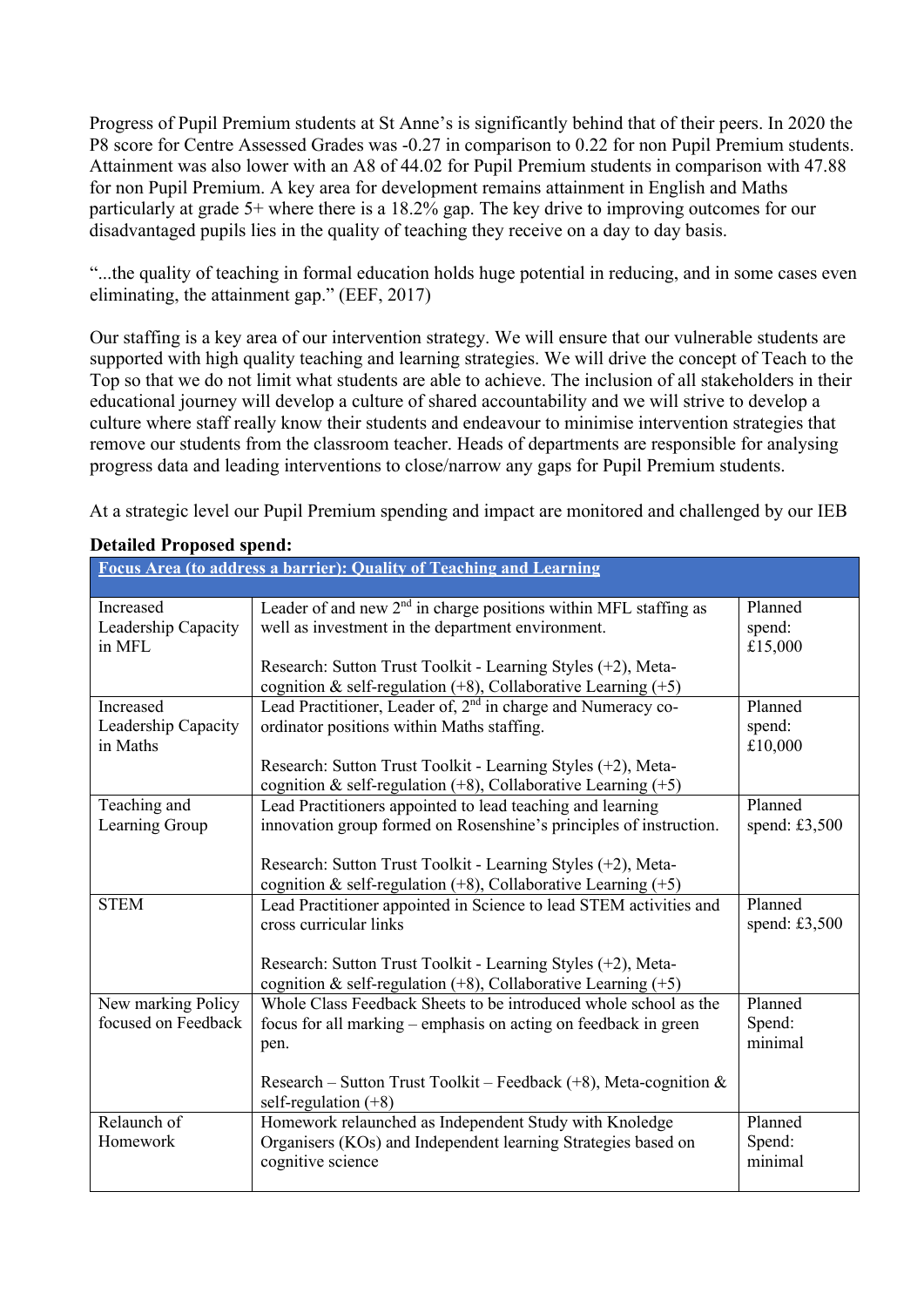|                           | Research – Sutton Trust Toolkit – Homework (+5), Parental<br>Involvement $(+3)$ , Meta-cognition & self-regulation $(+8)$                    |                   |
|---------------------------|----------------------------------------------------------------------------------------------------------------------------------------------|-------------------|
| Performance               | All teaching staff to have an appraisal target linked to progress of                                                                         | Planned           |
| Management:               | Pupil Premium students                                                                                                                       | Spend:            |
| teachers                  |                                                                                                                                              | minimal           |
|                           | Research – Sutton Trust Toolkit – Performance Pay (+1)                                                                                       |                   |
|                           | Focus Area (to address a barrier): Improved Literacy and Numeracy                                                                            |                   |
| New SEND area             | New SEN area with new laptop trolley and space for small group                                                                               | Planned           |
| with improved             | interventions.                                                                                                                               | spend: £4,000     |
| facilities and            |                                                                                                                                              |                   |
| resources                 | Research: Research: Sutton Trust Toolkit - Learning Styles (+2),                                                                             |                   |
| Toe by Toe                | Meta-cognition & self-regulation $(+8)$ , Collaborative Learning $(+5)$<br>New intervention introduced to address very low reading ages post | Planned           |
|                           | lockdown in years 7 and 8                                                                                                                    | spend: $£2,000$   |
|                           | Research: Sutton Trust Toolkit - 1 to 1 tuition $(+5)$ , individualised                                                                      |                   |
|                           | tuition $(+3)$ , Reading Comprehension $(+6)$                                                                                                |                   |
| <b>Accelerated Reader</b> | All students in KS3 supported via the Accelerated Reader                                                                                     | Planned           |
|                           | programme and students in KS4 to have access to Star testing                                                                                 | spend:            |
|                           | diagnostics. Additional ICT access in the Library to be provided to                                                                          | £28,000           |
|                           | support the programme.                                                                                                                       |                   |
|                           | Research: Sutton Trust Toolkit - Digital technology (+4),                                                                                    |                   |
|                           | Individualised tuition $(+3)$ , Reading Comprehension $(+6)$                                                                                 |                   |
| <b>Pastoral Readers</b>   | Form time to be relaunched with a focus on class reading of specific                                                                         | Planned           |
|                           | novels – links to the SACRED values and wider cultural issues.                                                                               | spend: $£5,000$   |
|                           | Research: Sutton Trust Toolkit - Reading Comprehension (+6)                                                                                  |                   |
| Improved learning         | Painted with new tables and chairs in Maths and English                                                                                      | Planned           |
| environment and           | classrooms. New carpet in RE and Music and 3 new toilet blocks.                                                                              | spend:            |
| facilities                |                                                                                                                                              | £40,000           |
|                           | Research: Student Voice St Anne's October 2020 (led by IEB)                                                                                  |                   |
| National Tutoring         | Pupil Premium Studnets to be given priority access to NTP sessions                                                                           | Planned           |
| Programme                 | for Maths in year 11 specifically following Covid 19 lockdown                                                                                | spend:<br>£10,000 |
|                           | Research – Sutton Trust Toolkit - 1 to 1 tuition $(+5)$ , individualised                                                                     |                   |
|                           | tuition $(+3)$ ,                                                                                                                             |                   |
|                           | <b>Focus Area (to address a barrier): Behaviour and Attendance</b>                                                                           |                   |
| EPraise software and      | To further develop the positive culture through rewarding students                                                                           | Planned           |
| rewards budget            | for positive behaviour, excellent work and contributing to school                                                                            | spend:            |
|                           | activities                                                                                                                                   | £13,000           |
|                           |                                                                                                                                              |                   |
|                           | Research: DSCF 2009, Deprivation and Education, Research on                                                                                  |                   |
|                           | effective seating plans - http://www.corelearn.com, Digital<br>technology $(+4)$                                                             |                   |
| New pastoral base         | Central point for all student support needs, safeguarding and                                                                                | Planned           |
| and increased             | attendance                                                                                                                                   | spend:            |
| hardship fund             |                                                                                                                                              | £16,000           |
|                           | Research: Senior pastoral leader experience of St Anne's during<br>2020 lockdown/home visits                                                 |                   |
| New Isolation base        | To reduce FTEs (Pupil Premium students have a higher proportion                                                                              | Planned           |
|                           | of fixed term exclusions than their peers).                                                                                                  | spend:            |
|                           |                                                                                                                                              | £14,000           |
|                           | Research: Sutton Trust Toolkit - Behaviour Interventions (+4)                                                                                |                   |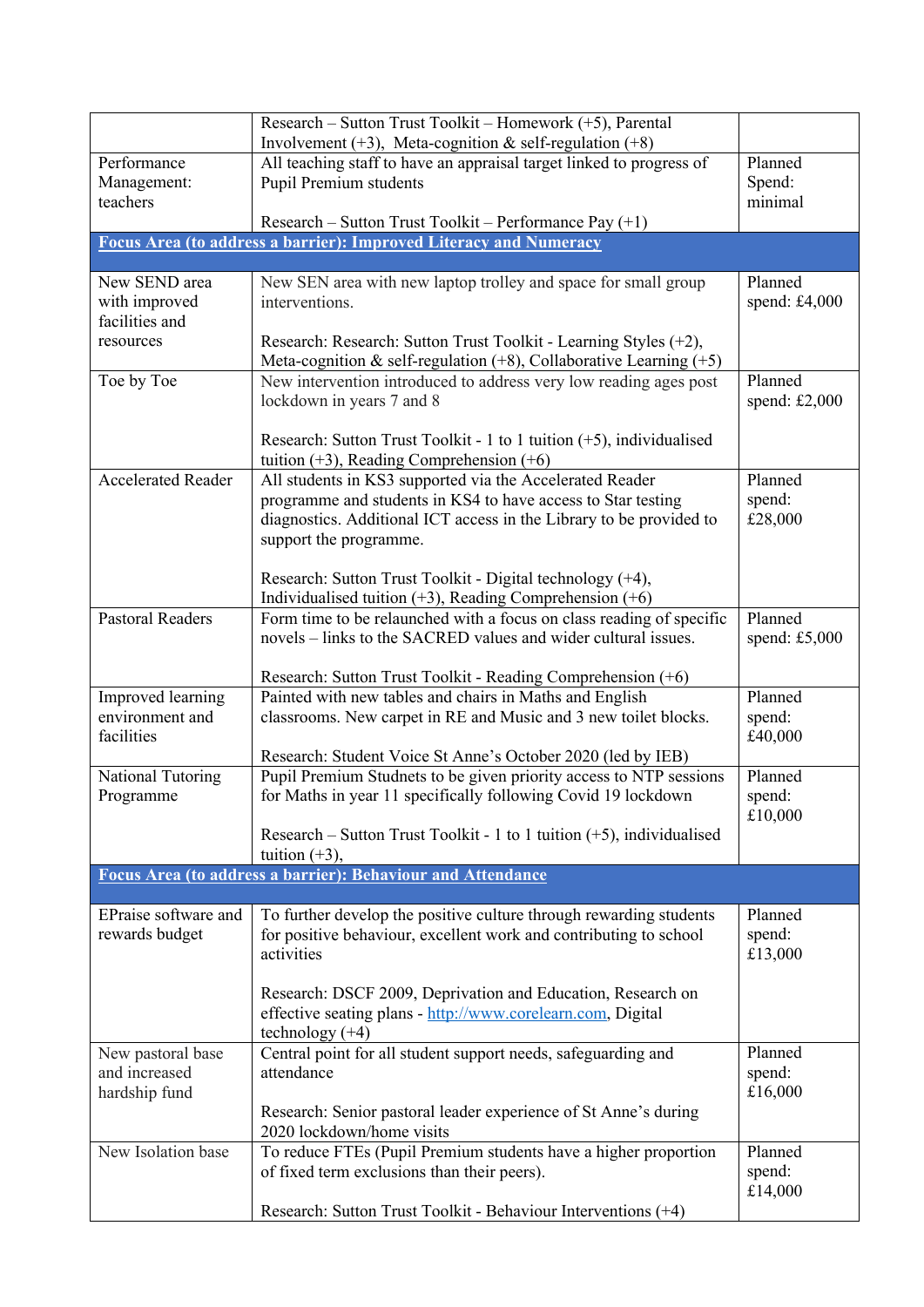| <b>SEMH Provision</b>   | Identified member of staff trained to become a counsellor, 2 year<br>programme started in 2020                                    | Planned<br>spend: $£2,000$ |
|-------------------------|-----------------------------------------------------------------------------------------------------------------------------------|----------------------------|
|                         | Research: Sutton Trust Toolkit - Behaviour Interventions (+4),<br>Social and Emotional Learning $(+4)$                            |                            |
| Senior Pastoral         | Personalised support will reduce fixed term exclusions and improve                                                                | Planned                    |
| Manager                 | attendance, providing greater opportunity for positive experience of                                                              | spend:                     |
|                         | school and improved Safeguarding                                                                                                  | £50,000                    |
|                         | Research: Sutton Trust Toolkit - Behaviour interventions $(+4)$ , 1 to<br>1 tuition $(+5)$ , Social and Emotional Learning $(+4)$ |                            |
| Pastoral staffing       | Non teaching Pastoral Managers assigned to each year group in                                                                     | Planned                    |
|                         | addition to Directors of Learning and an attendance officer as single                                                             | spend:                     |
|                         | points of contact for parents and students.                                                                                       | £22,000                    |
|                         |                                                                                                                                   |                            |
|                         | Research: Sutton Trust Toolkit - Behaviour interventions (+4),<br>Parental Involvement (+3), DfE Report (February 2015), Charlie  |                            |
|                         | Taylor report for the DfE (2010), Teachernet Research                                                                             |                            |
| Pivotal                 | CPD for all staff and 2 identified staff to be trained as Champions to                                                            | Planned                    |
|                         | deliver internal CPD throughout the year                                                                                          | spend: $£2,500$            |
|                         |                                                                                                                                   |                            |
|                         | Research: Sutton Trust Toolkit - Behaviour interventions (+4),                                                                    |                            |
|                         | <b>Focus Area (to address a barrier): Student and Parental engagement</b>                                                         |                            |
| New website             | Easier to navigate for all stakeholders with updated information                                                                  | Planned                    |
|                         | regarding the school is it is now.                                                                                                | spend: £5.000              |
|                         |                                                                                                                                   |                            |
|                         | Research: Sutton Trust Toolkit - Parental Involvement (+3), Digital<br>technology $(+4)$ ,                                        |                            |
| <b>Breakfast</b>        | Rationale: Students who have eaten breakfast will have increased                                                                  | Planned                    |
| Club/Holiday food       | concentration in lessons. Safeguarding of our most vulnerable                                                                     | spend: $£2,000$            |
| provision               | families during Covid 19                                                                                                          |                            |
|                         |                                                                                                                                   |                            |
|                         | Research: Sutton Trust Toolkit - Extending school time $(+2)$ ,                                                                   |                            |
|                         | students who have a healthy morning meal are twice as likely to                                                                   |                            |
|                         | achieve above-average test results than those who do not have<br>breakfast (The Key - November 2015)                              |                            |
| <b>Student Services</b> | To provide resources as required to ensure that no child is                                                                       | Planned                    |
|                         | disadvantaged due to their background and lack of basic equipment                                                                 | spend: $£2,500$            |
|                         |                                                                                                                                   |                            |
|                         | Research: Student Voice St Anne's October 2020 (led by IEB)                                                                       |                            |
| Home Learning           | GCSE Pod, Knowledge Organisers and Independent Learning                                                                           | Planned                    |
| Resources               | Strategies introduced to encourage greater involvement with out of                                                                | spend: $£3,000$            |
|                         | school learning. Parents encouraged to become involved with<br>homework and revision.                                             |                            |
|                         |                                                                                                                                   |                            |
|                         | Research: Sutton Trust Toolkit - Parental Involvement $(+3)$ ,                                                                    |                            |
|                         | Learning Styles $(+2)$ , Meta-cognition & self-regulation $(+8)$ ,                                                                |                            |
|                         | Collaborative Learning $(+5)$ , Digital technology $(+4)$ ,                                                                       |                            |
| Destinations            | Careers information, advice and guidance provided to Pupil                                                                        | Planned                    |
| planning and support    | Premium students from year 10 will ensure that all students have                                                                  | spend: $£6,000$            |
|                         | appropriate post 16 pathways identified and NEET percentage for                                                                   |                            |
|                         | disadvantaged students will be low                                                                                                |                            |
|                         | Research: New Sutton Trust Research - January 2016 - "aspiration"                                                                 |                            |
|                         | has a large influence on outcomes, independent of cognitive                                                                       |                            |